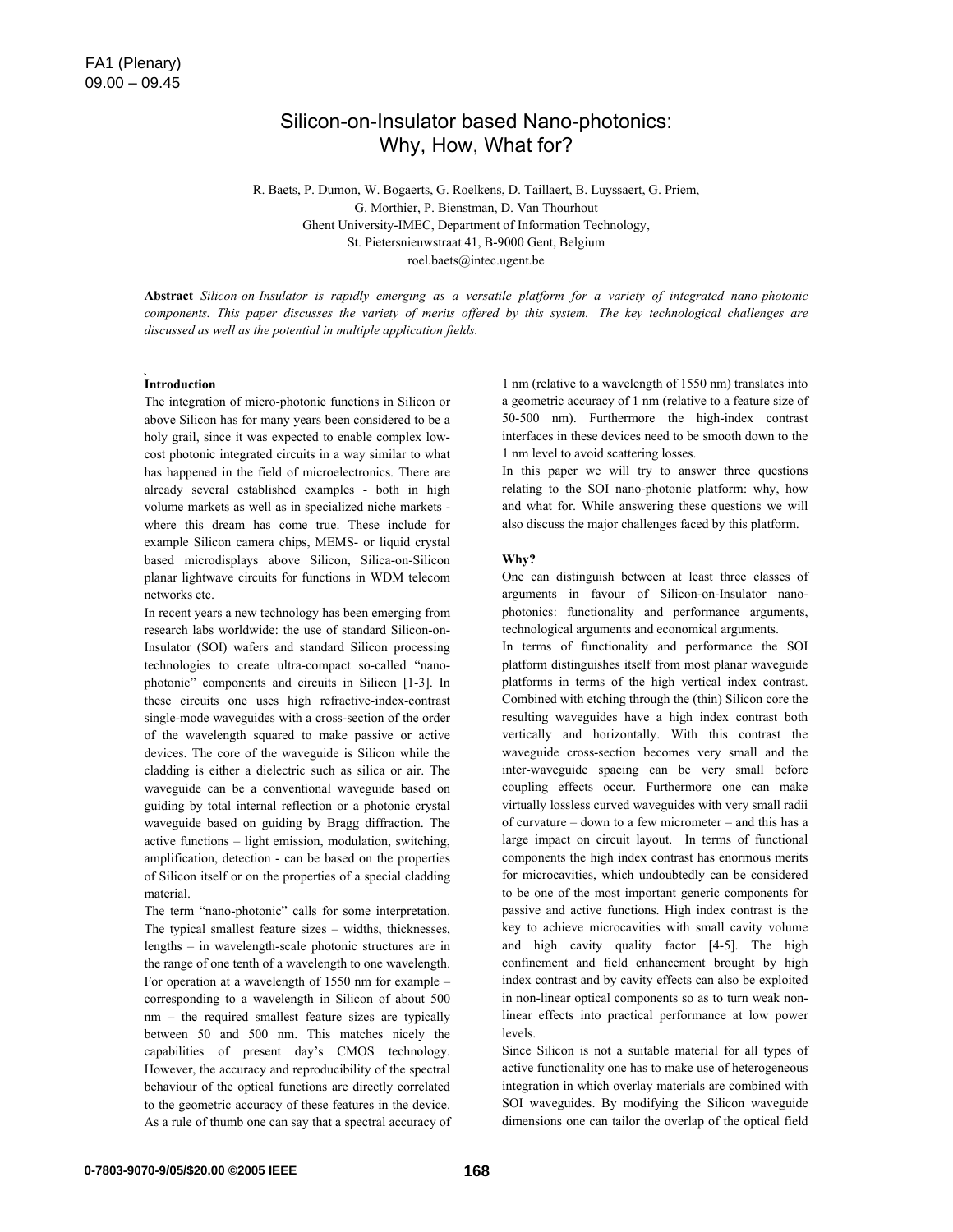with the overlay material. In principle one could use several functional overlay materials on the same chip.

A last functionality argument in favour of SOI is of course the fact that one can integrate nano-photonic functions with microelectronic circuitry.

The technological arguments in support of SOI technology are heavyweight arguments. Silicon technology has reached a level of maturity which outperforms any other planar chip manufacturing technology by orders of magnitude in terms of performance, throughput and reproducibility. The processes, once developed, are amazingly reproducible across a wafer and from wafer to wafer. The processes needed to define the basic waveguide structure in SOI nano-photonic circuits are fully compatible with frontend processes for fabricating CMOS.

Finally there are strong economic arguments supporting SOI nano-photonics. First of all, large diameter SOI wafers of very good quality are commercially available at moderate cost, at least if one uses a standard type of wafer. When one processes nano-photonic ICs by means of wafer scale processes on these large wafers, the resulting cost per chip will be small. Furthermore several groups have demonstrated techniques for wafer-level testing of photonic-components by using surface coupling techniques from vertical optical fibers into horizontal onwafer waveguides. This wafer-level testing can in principle be highly automated. Since the cost of a photonic module is very often dominated by packaging it is important to make this packaging as simple as possible. In recent years several techniques have been successfully demonstrated in which a spot-size converter is integrated on the chip by means of wafer-scale techniques, thereby making the packaging simpler and cheaper.

The main economic driver for SOI-based nano-photonics may well be the fact however that one can operate a photonic IC company in a fabless way, whereby the key front-end technological processes are subcontracted to a foundry-like Silicon CMOS fab. This is of key importance as long as the product volumes do not allow for the ownership of a dedicated fab. This is the case for the majority of photonic IC applications today.

#### **How?**

Figure 1 shows a possible future process flow for the manufacturing of an SOI nano-photonic component. Each block in the diagram could in principle represent a different industrial actor.

The product developer is assumed to be a fabless company that takes care of the entire product specification, design, the testing of packaged components and their integration in subassemblies or even in complete systems.

The SOI wafer manufacturer delivers 200 or 300 mm SOI wafers to the CMOS fab. He will offer a small number of standard SOI-wafers for photonic applications with different thicknesses for the Silicon and the silica layer and possibly even variants with multiple Silicon layers.

The CMOS fab will use its standard CMOS processes for the fabrication of the nano-photonic IC's. Depending on the smallest feature size it will choose the most appropriate lithography process. For many types of components a 248 nm deep UV process will suffice, but for demanding applications the choice will be to use the 193 nm stepper. In special cases one may need to use immersion lithography or extreme UV lithography. Whatever standard processes available for CMOS can be used for nano-photonic circuits.



*Figure 1. Possible process flow for the manufacturing of SOI nano-photonic components.* 

An important cost factor, especially in low volume applications and in prototyping, is the mask cost. If this turns out to be an issue it may make sense to collect many designs on a single mask, thereby sharing the cost between different products or different companies.

The etching processes needed to define the waveguides are in principle within reach of CMOS etching processes but the required geometrical accuracy and interface smoothness may require that these processes are optimized to a "photonic grade" level. In recent years it has been demonstrated that SOI photonic wires defined by optical lithography and CMOS etching processes can produce low loss waveguides [1].

After processing of the basic waveguide structures the wafers will be automatically tested. This is particularly important for functions with a strong wavelength selectivity. The geometrical accuracy requirements are very extreme in this case and may be at the limit of the CMOS fab capability. Automated wafer-level testing will